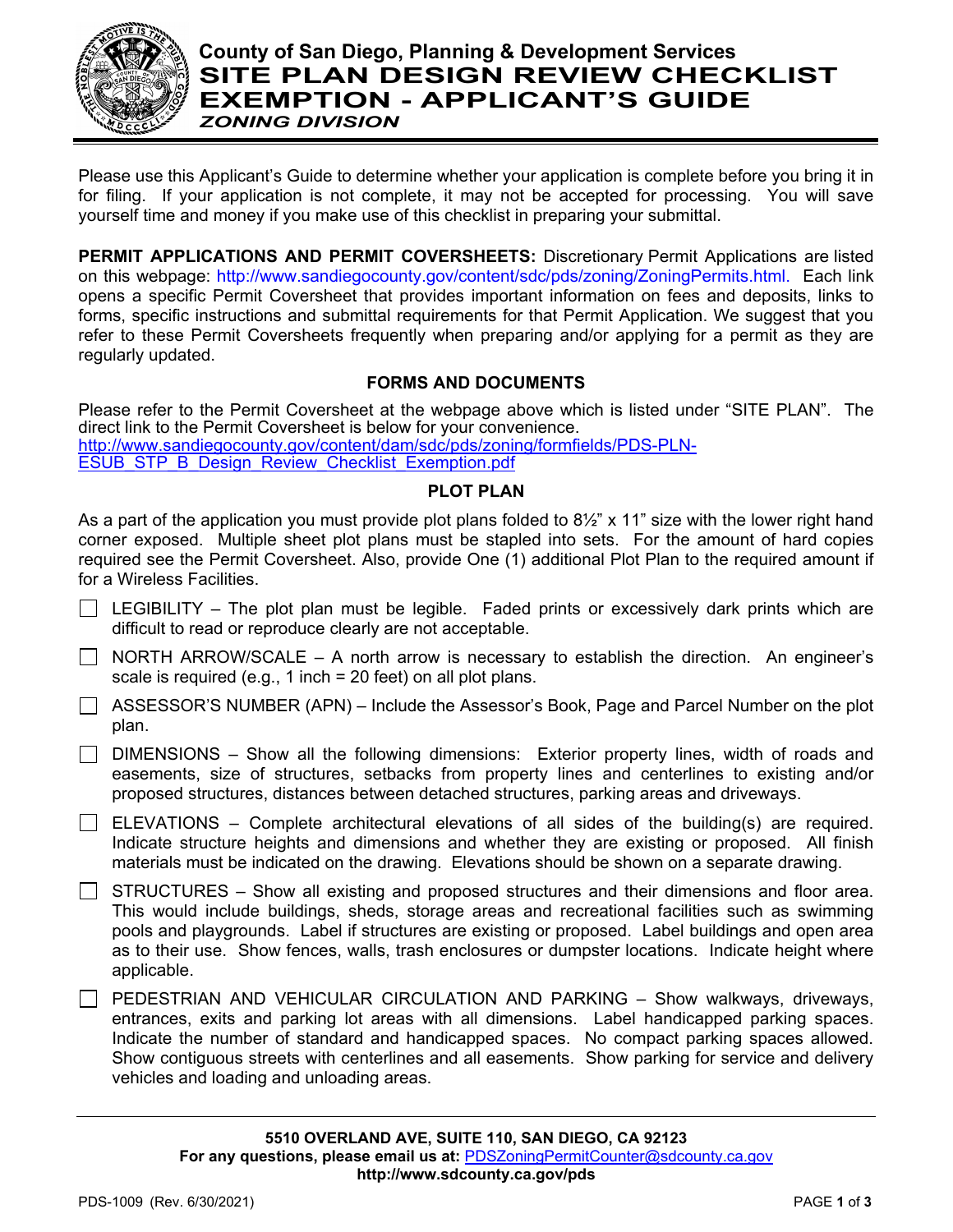|                                    | <b>County of San Diego, PDS, Zoning Division</b> |  |
|------------------------------------|--------------------------------------------------|--|
| BEAIAN BEVENI AUFAI/LIAT FVENBTIAN | .                                                |  |

**SITE PLAN DESIGN REVIEW CHECKLIST EXEMPTION - APPLICANT'S GUIDE**

| MOCCCL                                                                                                                                                                                                                                                                                                                                                                                      | Continued                                                                                                                                                                                                                                                                                                                                                                                                                                                                                                |  |
|---------------------------------------------------------------------------------------------------------------------------------------------------------------------------------------------------------------------------------------------------------------------------------------------------------------------------------------------------------------------------------------------|----------------------------------------------------------------------------------------------------------------------------------------------------------------------------------------------------------------------------------------------------------------------------------------------------------------------------------------------------------------------------------------------------------------------------------------------------------------------------------------------------------|--|
|                                                                                                                                                                                                                                                                                                                                                                                             | DRAINAGE – Indicate any natural drainage (including streams) and any proposed drainage<br>systems. Show the slopes of the property and any proposed grading.                                                                                                                                                                                                                                                                                                                                             |  |
|                                                                                                                                                                                                                                                                                                                                                                                             | EXISTING NATURAL FEATURES - Indicate trees with over six (6) inch trunk diameters, streams,<br>rock outcroppings, and locations of flood zones. Extensive natural features may be shown on a<br>separate drawing.                                                                                                                                                                                                                                                                                        |  |
|                                                                                                                                                                                                                                                                                                                                                                                             | LANDSCAPED AREAS – Areas suitable for landscaping must be shown. Include the size and<br>species of both existing and proposed plantings. Indicate any removal of existing trees. Extensive<br>landscaping information may be shown on a separate drawing.                                                                                                                                                                                                                                               |  |
|                                                                                                                                                                                                                                                                                                                                                                                             | BUFFERING AND SCREENING – Show areas to be screened and materials for screening.                                                                                                                                                                                                                                                                                                                                                                                                                         |  |
|                                                                                                                                                                                                                                                                                                                                                                                             | SIGNS - Show all existing signs to remain and proposed signs. Include elevation drawings with<br>dimensions (area and height) and construction materials indicated and proposed method of<br>illumination.                                                                                                                                                                                                                                                                                               |  |
|                                                                                                                                                                                                                                                                                                                                                                                             | LIGHTING – Show locations and types of all project lighting.                                                                                                                                                                                                                                                                                                                                                                                                                                             |  |
|                                                                                                                                                                                                                                                                                                                                                                                             | UTILITIES – Show location of all utility lines and easements.                                                                                                                                                                                                                                                                                                                                                                                                                                            |  |
| $\Box$                                                                                                                                                                                                                                                                                                                                                                                      | GRADING - A Preliminary Grading Plan must be filed with a Site Plan conforming to all<br>requirements of Section 87.203 of the San Diego County Code of Regulatory Ordinances, except<br>that it shall not be required to show the estimated grading starting and completion dates. The level<br>of detail required may be less than would be required for actual construction, but shall be sufficient<br>to permit analysis of all on-site and off-site environmental impacts and mitigation measures. |  |
|                                                                                                                                                                                                                                                                                                                                                                                             | The Preliminary Grading Plan shall be on a separate sheet and cannot be incorporated<br>into the Plot Plan for the project.                                                                                                                                                                                                                                                                                                                                                                              |  |
|                                                                                                                                                                                                                                                                                                                                                                                             | FENCING – Show existing and proposed fencing including heights and materials.                                                                                                                                                                                                                                                                                                                                                                                                                            |  |
| $\Box$                                                                                                                                                                                                                                                                                                                                                                                      | TOPOGRAPHY – Show existing and proposed typography and grading. This may be combined with<br>above information only for very minor slopes and/or grading.                                                                                                                                                                                                                                                                                                                                                |  |
|                                                                                                                                                                                                                                                                                                                                                                                             | PHOTOGRAPHS - Show site conditions. Include any buildings within 400 feet on properties<br>adjacent to the project site. Photographs should also be taken looking from the site as well as into<br>the site. On an attached Plot Plan indicate the locations where these photographs were taken and<br>the direction of the view.                                                                                                                                                                        |  |
|                                                                                                                                                                                                                                                                                                                                                                                             | FINISH MATERIALS - Applicant must bring color samples of all finish materials to the Design<br>Review Board hearing. We do not need to collect these items at intake.                                                                                                                                                                                                                                                                                                                                    |  |
| NOTE: It is important to know that, if approved, the Plot Plan associated with the Design Review<br>Checklist Exemption will dictate the development of the property. Anything shown on the<br>building permit application that is not shown on the approved Site Plan Plot Plan will not be<br>allowed. Changes to the Plot Plan after approval, requires that another Site Plan or Design |                                                                                                                                                                                                                                                                                                                                                                                                                                                                                                          |  |

**IMPORTANT:** Applicant will also be required to provide a complete and detailed Landscape Plan, AFTER Design Review Checklist Exemption approval and BEFORE issuance of Building Permit.

**Review Checklist be filed.**